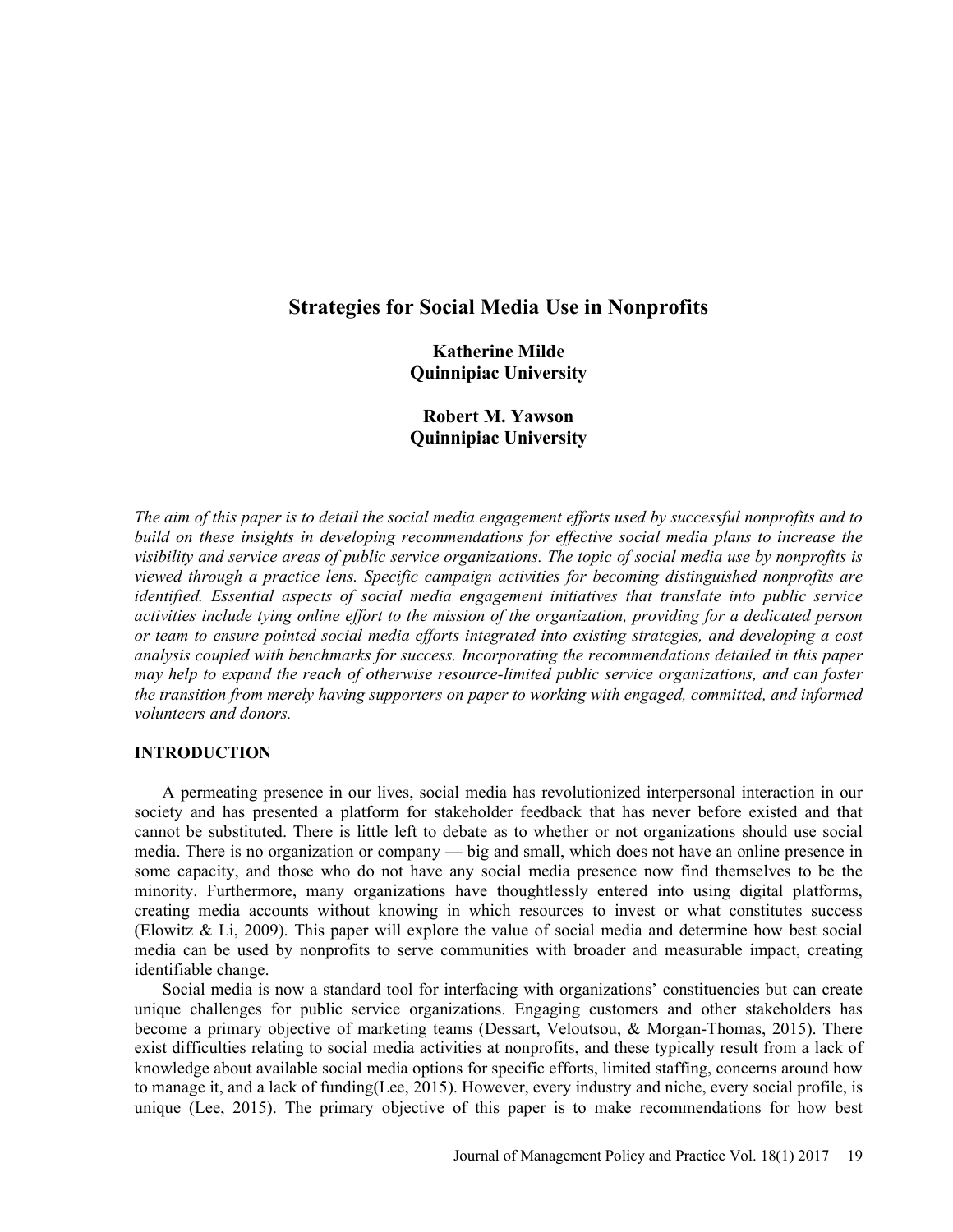nonprofits can tailor the plethora of social media options now available to their particular needs. More specifically, strategies for public service organizations to use social media platforms to obtain and engage with supporters, while continuing to execute their missions, will be presented.

A transformation of outreach services is occurring rapidly, a result of new high-wealth individuals and businesses who have a reputation for sharp focus, innovation, and for demanding a fast return on investment (Bishop & Green, 2008). Widespread impatience regarding any return on investment indicates a need for the kind of organizational leadership that not only incorporates diverse perspectives and clientele but also focuses more purposefully on inclusive results and service delivery. This pressure affects nonprofit organizations, particularly where funders' perceived lack of evidence about the success of programs and services calls into question the efficacy and existence of funded programs. While the effects of providing developmental aid are notoriously difficult to assess, indicators of organizational effectiveness can provide reliable proxies or 'leading' indicators of developmental efficacy (Yawson, Amoa-Awua, Sutherland, Smith, & Noamesi, 2006).

Overcoming an ambiguous connection between aid dollars and program activities should be pursued through assessment studies and through the institutionalization of appropriate systems that account for organizational effectiveness. Such activities provide the clearest evidence of developmental impact, and social media allows for affordable and manageable data collection (Yawson et al., 2006).

### SOCIAL MEDIA USE: REWARDS AND RISKS

Social media "allows each organization to create and reach new networks and mobilize the networks to take action" (Guo & Saxton, 2014). Clients who engage with organizations via social media have a typically high level of attachment to the brands with which they engage, and, therefore, can serve as advocates for said organizations. This process includes three phases: sharing of content and ideas, then learning, and finally endorsing.

By effectively fostering dialogue about the mission, public service organizations facilitate progression towards said mission. Lovejoy and Saxton, (2012) have concluded that microblogging is a more effective tool for dialogue than the traditional website. Furthermore, it is widely accepted that "participation with a community of like-minded consumers is an important factor contributing to the success of the brand (Dessart et al., 2015:30). Social media is a powerful way to communicate the value of nonprofits' efforts because it facilitates open communication (Edosomwan, Prakasan, Kouame, Watson, & Seymour, 2011). Social platforms exponentially improve the visibility of offerings and interaction among current and potential stakeholders. A nonprofit could easily post various opportunities and could target marketing efforts to specific locations and demographics, using media tools to target people with specific interests and reach a larger yet more specific audience.

Advocacy and reach are not the only benefits of social media engagement. Loyal followers and supporters develop a sense of duty towards the organizations with which they engage, similar to board members who "put the interests of the organization above their personal financial interests or that of another organization with which they may also have a formal relationship," (Worth, 2013). A recent study of social media efforts made by sports TV channels revealed that interactivity between clients and the channel had a direct effect on channel loyalty (Lim, Hwang, Kim, & Biocca, 2015). Loyalty leads to contributions from followers too, which for nonprofits, can easily translate into funding and resource sharing.

The loss or lack of funding is an ever-present issue within nonprofits; every public service organization needs to ensure they can generate enough support to stay in operation and to maintain consistent programming and services. When faced with funding problems, nonprofits can become burdened with changing administrative duties and processes (Lazarevski, Irvine, & Dolnicar, 2008). This preoccupation with sustainability can detract from activities designed for interacting with one's constituency. This problem which is a result of limited resources is compounded by a lacking knowledge base of social media options within nonprofits. Fortunately, these hurdles are easy to overcome with the widespread availability of social media tutorials, and most media platforms require no fiscal support.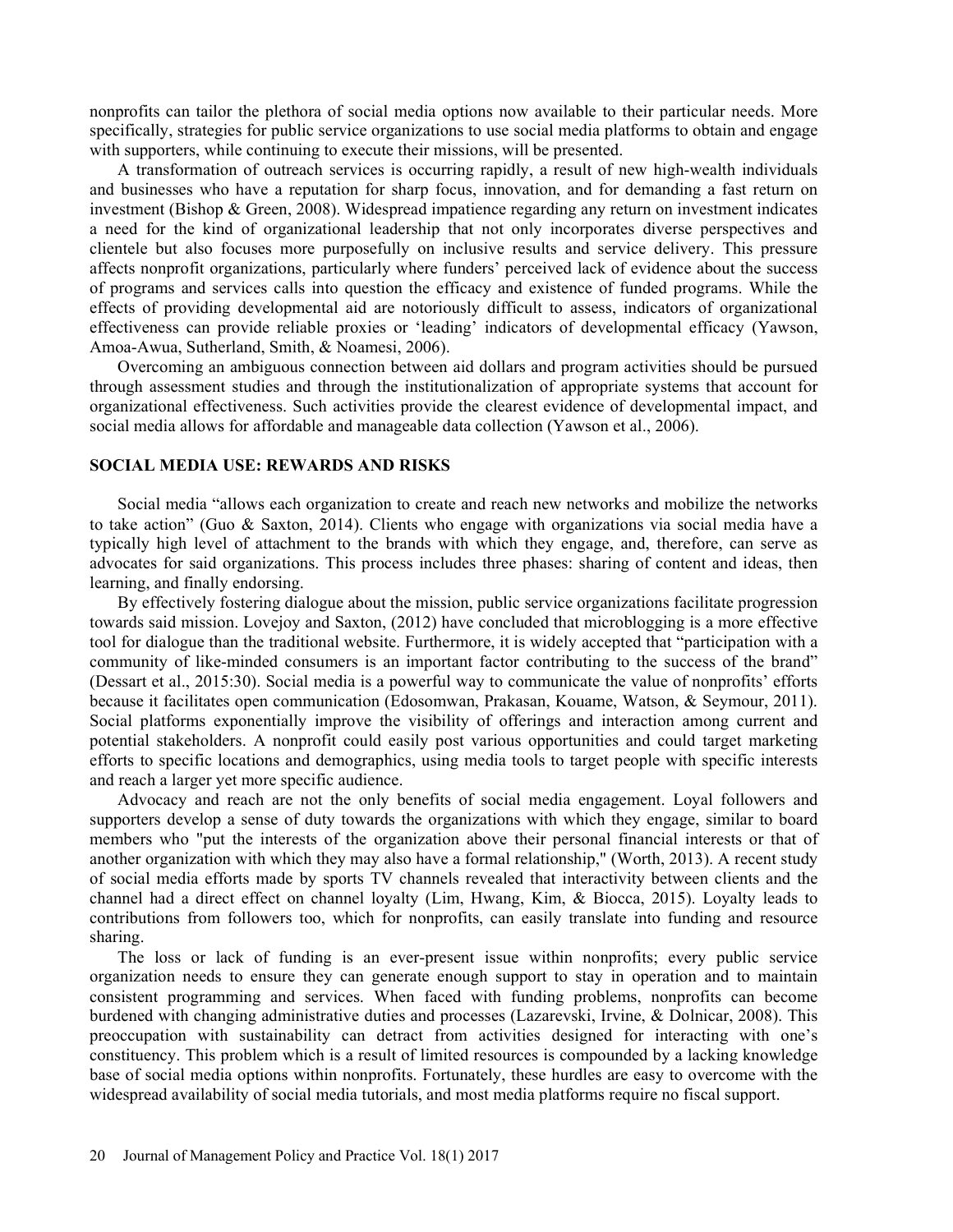While the pervasive presence of social media is a primary reason for its use as a communication vehicle, that same trait can present a significant risk to organizations because anyone can begin, join or have a powerful impact on a brand of an organization (Worth, 2013). The risks in social media can manifest as negative comments or damaging reactions to content posted by the organization. However, these risks can be mitigated if an organization clearly states the goals and expectations for participation. An increased amount of monitoring social media accounts for negative material can reduce problems as well, but the risks remain. Organizations must remain diligent and have a responsibility to develop reactionary plans. With today's business climate being driven by ease of access and immediate gratification, it would be riskier for nonprofit organizations not to have a conspicuous and interactive online presence.

# REVIEW OF SUCCESSFUL SOCIAL MEDIA CAMPAIGNS

After reviewing nonprofits which have gained notoriety for their effective social media campaigns, it became apparent that all have multifaceted approaches to social media engagement. March of Dimes tops the Capterra Nonprofit Technology Blog's list of effective social media campaigns because March of Dimes shares stories on Facebook, blogs, uploads videos on YouTube, and even microblogs using Twitter. Another pertinent trend among successful social media campaigns is the development of a content strategy that is purposefully aligned with their particular missions (Readings, 2015). Encouraging user-generated content was also common among the leaders in social media. Best Friends Animal Society matches people with adoptable dogs with a facial recognition feature, allowing people to submit selfies then find a dog match for them. Big Brothers Big Sisters asked participants to tell their stories for video upload onto YouTube, and the resulting trove of videos could then be shared via other platforms to spread their mission and promote their cause (Readings, 2015).

In a world where a need for immediate gratification influences decisions, organizations need to be able to demonstrate results with a rapid accuracy. WaterAid is an organization that brings drinking water to communities around the world, and their use of Instagram exemplifies proper exploitation of this trend of end-user impatience. For their Malawi project, WaterAid utilized Instagram to post live updates on their project, and by using a specific hashtag, directed traffic to WaterAid's website, allowing for direct communication, feedback, and funding. Social media also allows for the delivery of instant progress reports to stakeholders and potential collaborators and donors (Readings, 2015). Keeping stakeholders informed is key to fostering their continued support of an organization. The nonprofit structure that is donation-facilitated, humanitarian-focused and membership-based presents opportunities for putting social media to good use.

#### Social Media, the Internet, Crowdfunding, and the Triple Bottom Line

Gone are the days when nonprofit organizations relied solely on traditional methods of fundraising such as direct mail, phone solicitations, or even door-to-door campaigns, in which volunteers would solicit their neighbors to make a gift to a charity. The advent of the internet and social media has opened doors, as well as a Pandora's Box, by providing nonprofits new ways to raise money, build awareness about their cause, recruit volunteers, thank donors, and share information. All of which, ultimately, contribute to managing a triple bottom line of social, environmental, and financial returns.

Today social media plays a critical role in helping organizations meet the triple bottom line. According to nonprofit technology consultant Five Paths, as organizations make "critical investments under tight budgets" it is imperative to select "technology systems that are the most compatible, affordable, and sustainable." These systems enable organizations to "communicate" effectively and "deliver services" in a manner that is "simple" and "cost-effective" (FivePaths, 2004). Thoughtful planning and integration of social media will be instrumental in the nonprofit organization's ability to meet the triple bottom line.

Social Media represents the next frontier for nonprofit and public service organizations. As society becomes increasingly globalized, social media – allows organizations to bring their work to people who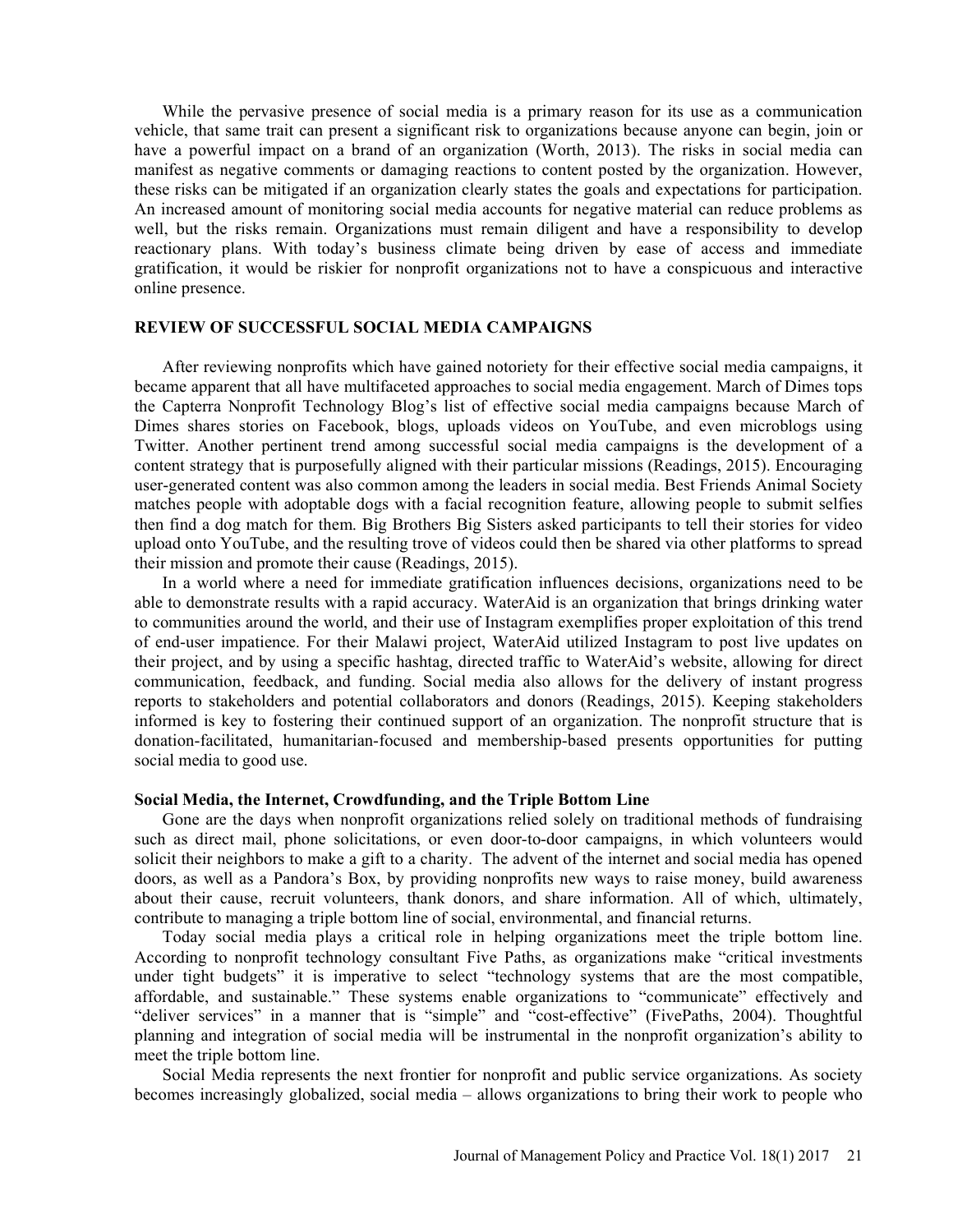live both near and far. Fluency navigating the online world and utilizing its array of networks can help organizations espouse their benefits to society. Social Media platforms like Facebook, Twitter, and Instagram have provided a new forum for non-profit organizations to promote their mission and expand their base of supporters, donors, and volunteers.

Perhaps more significant than serving as a platform to promote an organization's mission, social media allows the newly expanded base of stewards to connect and engage with each other. Social networks are a soap-box for expressing thoughts and learning new ideas; it is also a melting pot for new relationships. As nonprofit organizations turn to social media to educate society on their mission, likeminded individuals have the opportunity to connect and share their interest in the organization and its work. These platforms allow relationships to begin and develop in ways that traditional outreach and engagement efforts have not. Thoughtful integration of social media into an organization's work can greatly impact its ability to meet the triple bottom line.

#### The Ice Bucket Challenge

The Ice Bucket Challenge is a recent example of how the ALS Association benefitted from the use of social media to improve its triple bottom line (The ALS Association, 2014). In the summer of 2014, individuals ranging from children to celebrities to CEOs throughout the world dumped ice buckets full of water over themselves and, via Facebook, challenged others to do the same. This action was tied directly to making a donation to help fight ALS (amyotrophic lateral sclerosis), commonly known as Lou Gehrig's disease. These "antics" were videotaped, posted on Facebook, and eventually went viral. The challenge took on a life of its own and made a positive impact on the organization's triple bottom line, by raising money and awareness about this debilitating illness. Thanks to this innovative initiative, as of August 29, 2014, the ALS Association had received \$100.9 million in donations compared to \$2.8 million during the same period the year prior (Munk, 2014). The Ice Bucket Challenge has raised more than \$115 million for ALS from existing donors, and more than 2.1 million new donors (Munk, 2014). ALS Association through its website and social media has demonstrated its transparency, an essential component of managing the triple bottom line.

Nonprofit organizations are under the scrutiny of charity watchdog groups; it is important for them to provide accurate information regarding their triple bottom line. Any misstep has the potential to create a social media firestorm, alienating donors, volunteers and the general public.

#### Giving Tuesday

December 31 is a significant day for nonprofits, as it marks the last day people may make charitable contributions for the current calendar year and receive a tax benefit. In 2012, a new, significant day for nonprofits was established by New York's  $92<sup>nd</sup>$  Street Y in partnership with the United Nations Foundation. Giving Tuesday is a global movement that has engaged over 30,000 organizations worldwide to come together for a common purpose: to celebrate generosity and to give (GivingTuesday, 2016).

Giving Tuesday takes place the Tuesday after Black Friday and Cyber Monday, which are blockbuster days for retail sales in the United States. Many nonprofits capitalized on the holiday giving and shopping season by participating in Giving Tuesday. According to preliminary results from Indiana University's Lilly School of Philanthropy, produced in partnership with the Case Foundation, nonprofit organizations raised nearly \$46 million in 2014, a 64% increase from the previous year (Held, 2014). Online donations were estimated at \$4.6 million for gifts made through the Network for Good online platform, which works mainly with smaller organizations, and \$26.1 million in contributions were made via Blackbaud software for nonprofits (Held, 2014). More than 15,000 nonprofits reaped the financial rewards from Giving Tuesday, which had 296,291 donations in 2014, a 53% increase from the previous year. Also, the number of Tweets about #Giving Tuesday more than tripled from 2013 to 2014, and there was an increase in the number of volunteers (Held, 2014).

Tweets and Facebook posts about a nonprofit can help increase awareness of the organization to a bigger audience, which may include potential new donors. Also, it provides valuable insight to staff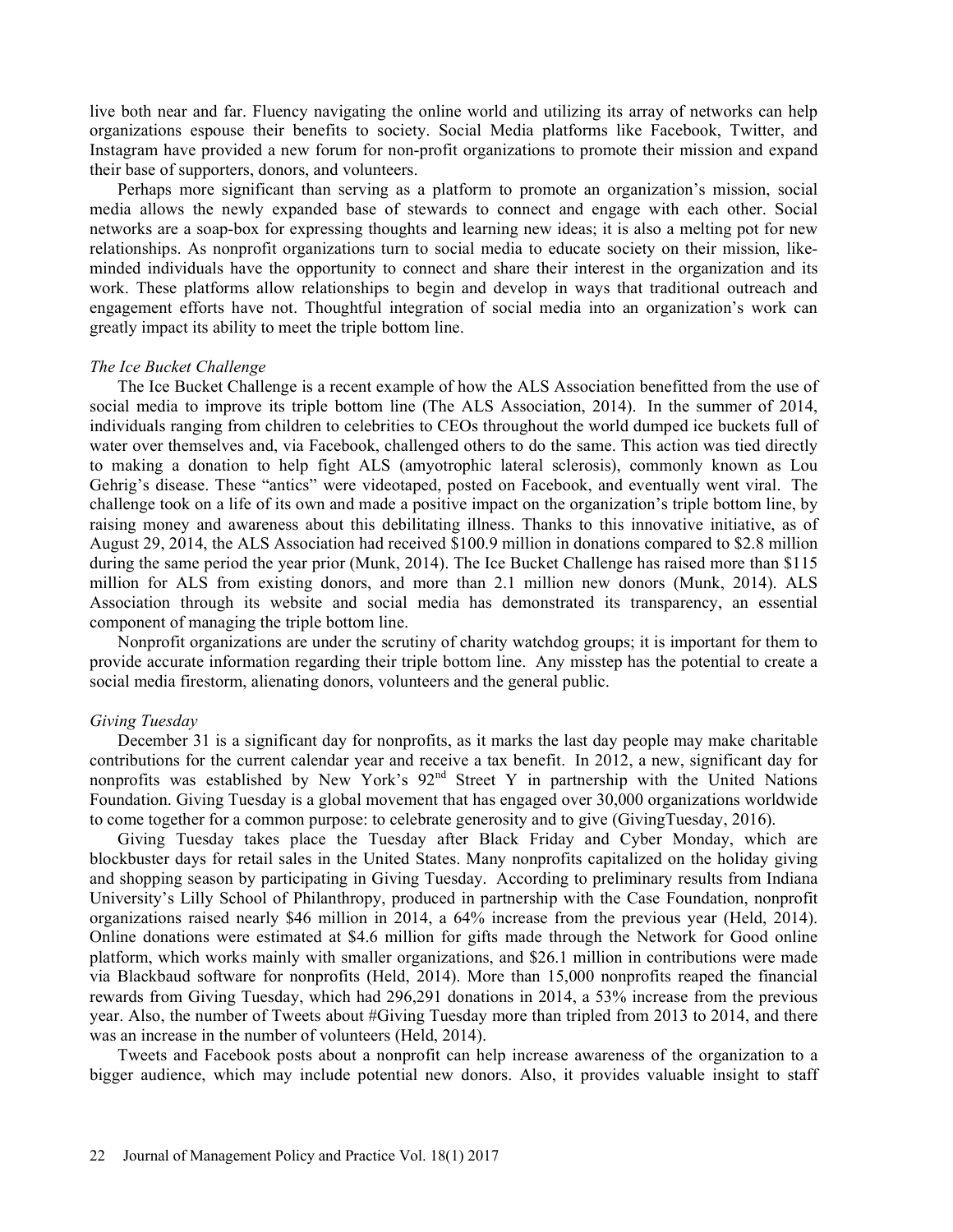members about donor trends and motivation. Finally, the data obtained gives the organization an opportunity to adjust its social media strategy for greater impact.

## The Triple Bottom-Line (TBL)

Due to increased competition and the economic downturn of recent years, there has been a shift in the ways 501 (c) (3) nonprofits operate; they are beginning to function like for-profit businesses. With the rise of the internet and technology, savvy donors have access to a plethora of information about nonprofit organizations, thus establishing public demand for accountability, transparency and fiscal responsibility. Also, members and donors are ultimately customers who keep nonprofit organizations in business and afloat by making financial contributions and/or participating in the programs they offer. The triple bottom-line (TBL) is an important approach nonprofit organizations can use to demonstrate responsible stewardship of resources and the advancement of the organization's mission. The concept TBL, also known as people, planet, profit, has its genesis from the world of sustainability-focused business. It encapsulates a broader spectrum of values and benchmarks for measuring organizational (and societal) success: economic, ecological, and social, and makes a case for companies to account for the full cost and impact of doing business. Social media has begun to play a key role in how nonprofits improve their TBL. The standard for TBL is being redefined and is evolving as a driver of innovation in nonprofits.

As leaders of nonprofits strive to maintain their TBL, formal social media strategies are becoming paramount. Clearly, technology, the internet, and social media are powerful tools that can benefit an organization's TBL. In today's fast-paced world, people are connected 24/7 and crave instant communication. As of February 2014, Facebook had 1.23 billion users; 52 million of those users access the mobile platform on a *daily* basis (Taulli, 2014). However, a rising concern is that Facebook has seen a decrease in the number of teenagers using its platform and studies have shown this technologically savvy and independent generation is shifting toward texting as its preferred communication vehicle (Olson, 2013). Text to give may be a way for nonprofit organizations to reach millennials. It is our contention, though that this reduction in the use of Facebook by this independent generation and future of philanthropy does not in any way negate the importance of social media use to nonprofits. Regardless of the medium, first impressions mean a lot, whether in person or online. To maximize the potential of their online presence, nonprofits must make certain their website and social media platforms (e.g. Facebook, Twitter, LinkedIn) are regularly updated. Using social media to share current news about how the organization is advancing its mission and making prudent use of its funds will keep potential and future donors and volunteers interested. Failure to do so may disengage these individuals, hence hurting the TBL.

There is no overt cost to participate in these platforms. They do, however, require an investment of time. Once a nonprofit decides to proceed with a particular social media site, it must also commit to keeping the content current and fresh. There should be new posts regularly to keep followers interested. Failure to do so may result in people not visiting the sites, unfollowing or un-liking the organization, and finally, not making a contribution of either time or money. Again, this can hurt the triple bottom line. In recognition that many nonprofits have limited staff resources, it may prove beneficial for them to use a platform such as Hootsuite, in essence, a one-stop shop for managing multiple social media platforms. This tool helps an organization monitor what people are saying about it and allows for quick response times. The user-friendly dashboard of Hootsuite makes it possible to view streams of content from various platforms simultaneously. It is also recommended that this should not be left to lower level staff and interns. It should be the priority and involvement of senior employees including C-Suite level employees. For example having the CEO provide comments on the social media platforms and respond to donors concerns. Hearing from the CEO, rather than an anonymous social media ghost writer, sends a strong message that the organization cares about its donors and values their feedback. Additionally, it is important for nonprofits to monitor what the competition is doing on social media and strive to stay one click ahead, as competition for donors and funds is fierce.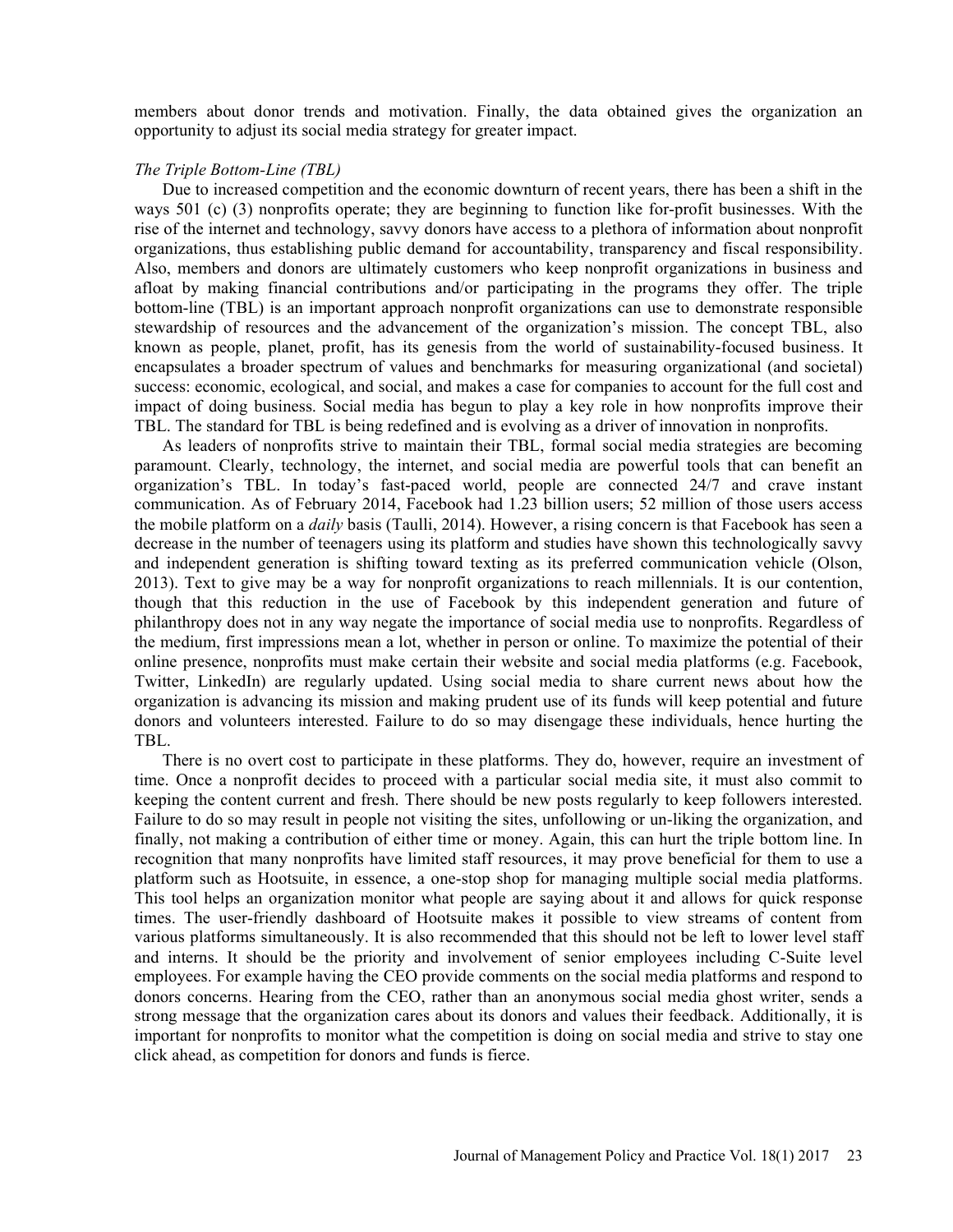### Crowdfunding

Crowdfunding is yet another way in which nonprofits can use the social media to benefit their TBL. Used strategically, crowdfunding helps nonprofits build meaningful engagement, inform their work, spread their messages, and expand their donor base to increase their overall funding and impact" (Gore  $\&$ DiGiammarino, 2014). Crowdfunding is a somewhat grassroots approach to fundraising in which donors encourage their personal network of friends, family, and colleagues to join them in supporting a specific organization or cause. In summary, although the use of social media and technology by nonprofits is still in its infancy, the future looks promising for organizations to utilize these methods to raise money and advance their missions. We can only wonder what the next "big thing" will be to help organizations manage their TBL.

# IMPLICATION FOR PRACTICE

It has become evident that an effective social media initiative for any nonprofit organization must utilize social networking to broadcast its mission and engage with its audience. "Social Media can be called a strategy and an outlet for broadcasting while Social Networking is a tool and utility for connecting with others" (Edosomwan et al., 2011, p. 83). Social media networking allows organizations to expand their knowledge about members' and community needs and interests exponentially and improves their ability to track interactions with social media analysis tools while responding strategically to trends. Technology-in-practice becomes structured by experiences, knowledge, meanings, habits, power relations, norms, and available technologies (Orlikowski, 2000).

A priority when implementing social media development plans must be to determine comprehensive social media guidelines for the organization to address various issues, one must create a plan for change before trying to create change. The first of these issues to address is the organization's strategic vision, regarding the selection of the right social media mix for the types of service messages they want to relay and for the geographic locations of those they want to serve. A general understanding of the degree to which the organization wants to establish a social media management system also needs to be developed. Self-promotion should not be the primary goal of social media-driven campaigns but can be peripheral to community programming and event promotion.

Safko, (2012) details the effective "Five Steps to Social Media Success." The first step of this process is to analyze current marketing strategies and related expenditures, leading to the disclosure of the cost of acquiring new support for an organization. The next step prescribes a focus on developing for the organization three high-profile social media categories: "blogging, microblogging, and social networks." Once identified and set up, these three tools require integration into existing marketing and engagement strategies. By reviewing the existing priorities of strategic plans, selecting more easily achieved goals with some help from social media becomes attainable. As resource limitations are a common problem among nonprofits, addressing such limitations' effects on the newly-developed strategy is step four discussed by Safko, (2012). The final step detailed Safko, (2012) discussed is establishing a form of measurement for success.

A cost-benefit analysis should be done to demonstrate the need for some limited funding to support social media initiatives and campaigns. Managing multiple social media accounts could potentially be very time-consuming, exposing a chronic problem among nonprofits. Many nonprofits assume they do not have the staff available to give a social media initiative the initial attention it requires and make the mistake of not measuring the return on investment of social media use. Measuring the return on investment helps nonprofits to be intentional about marketing and engagement activities. Organizations must determine benchmarks for success: what marketing objectives they are trying to satisfy, why stakeholders would participate with or visit their platform, and also what they are going to do to link their efforts to their mission (Hoffman & Fodor, 2010).

As specified earlier, social media interactions can present risks. The Information Systems Audit and Control Association, Inc. (ISACA) has identified and categorized these risks as privacy-related risks, regulatory and compliance risks, any loss of control, brand loss and negative publicity, and also identity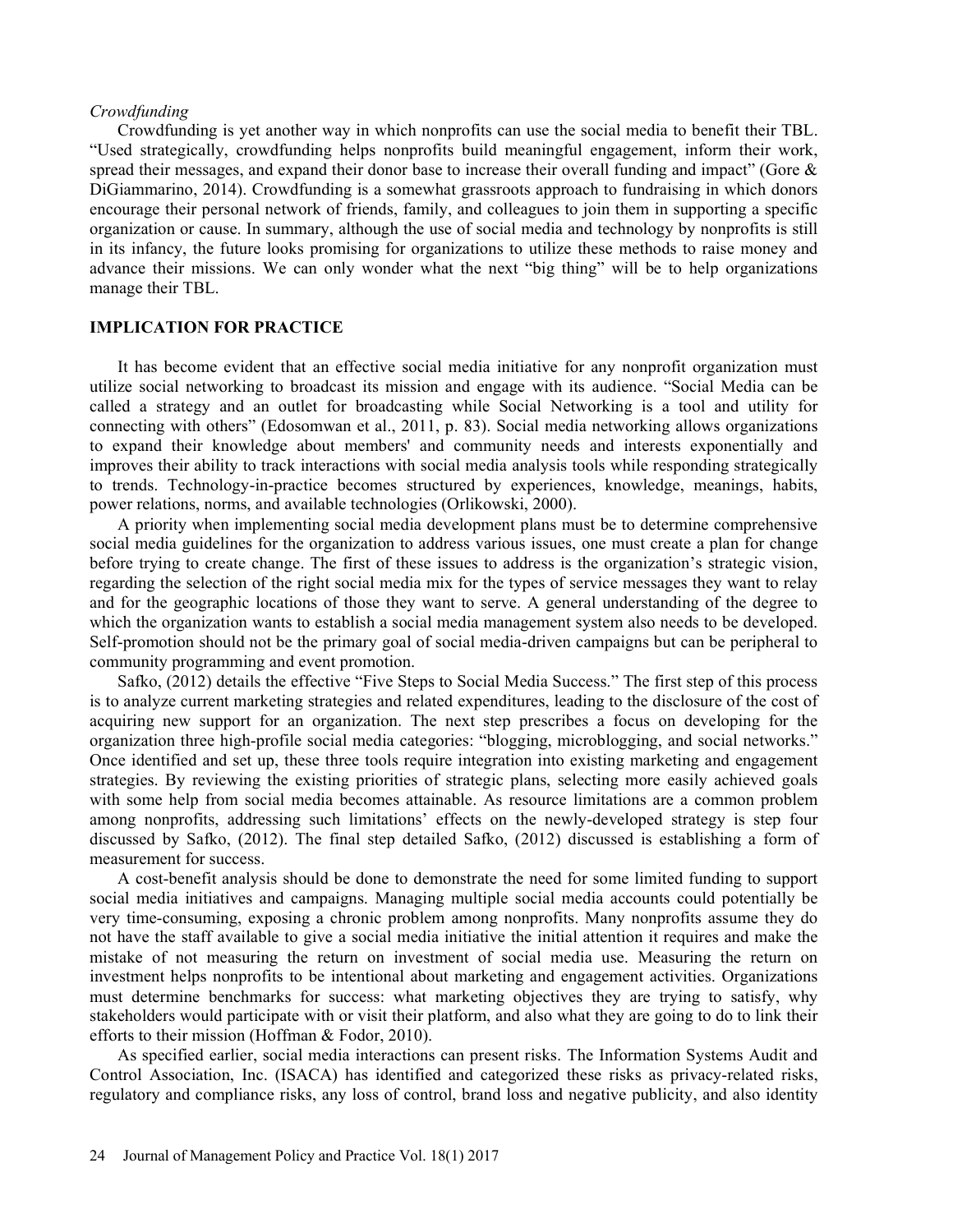theft (ISACA, 2012). The top organizations involved with social media campaigns have highlighted and taken steps to mitigate these types of threats unique to their social media campaigns. It is important to determine the level of control kept within the organization and the level of control awarded to the community, and to monitor the discussions on organization-related topics.

Regardless of the exact approach to social media, such outreach efforts need to be managed by a dedicated entity within an organization. Recent research on this topic found that "organizations with defined public relations departments are more likely to adopt social media technologies to achieve organizational goals" (Curtis et al., 2010). Media managers, or even a small group of volunteers dedicated to social media, could be provided training and develop guidelines for communicating with community members online. Not only is it essential that an organization manage properly its online media presence, but that it implements its online processes with the mission of the organization in mind (Worth, 2013).

# **CONCLUSION**

For nonprofit organizations to use social media effectively, it must initially take the time to develop a comprehensive initiative. This initiative should include analysis of their current strategy, goals, and marketing expenditures; and development of usage plans for the blogging, microblogging, and social networks, ensuring the integration of the plan into the strategy of the entire organization. With a plan in place and metrics to measure success selected, nonprofit organizations will be able to conserve two of their most precious resources: time and money. An organization must focus on the implementation of said initiative, ensuring each activity is in line with the mission and serves to strengthen relationships and the reputation of the organization. Communication with stakeholders is the foundation of a successful campaign. Evaluation and adjustments are also necessary steps in developing a social media initiative.

Social media use has a positive relationship with engagement and its three sub-categories, that is, social capital, civic engagement, and political participation (Skoric, Zhu, Goh, & Pang, 2015). Maintaining an active presence online is and will continue to be an essential component of marketing and communications strategy (Worth, 2013). Despite any financial and time-related limitations, the value and usefulness of social media cannot be overstated. In maintaining relevance in today's digital society, nonprofit organizations benefit from developing and implementing strategies that use these tools in support of their missions.

As nonprofit organizations respond to the increased public demand for accountability, they can further enhance the triple bottom line by fully embracing the opportunities available through technology. Social media, the internet, and crowdfunding provide new options that can help organizations meet the triple bottom line. Social media represents the next frontier for nonprofit and hybrid organizations and allows an expanded base of stewards to connect and engage with each other. Crowdfunding through the use of social media offers a completely new way for nonprofits to obtain funding.

In conclusion, the world is a fluid and rapidly changing medium in which nonprofit organizations can quickly become submerged. By remaining abreast of alternative forms of fundraising and being responsive to public expectations of accountability, nonprofits can successfully use social media to boost the triple bottom line to demonstrate fiscal responsibility, environmental sustainability, and social impact. This, in turn, can enhance a nonprofit organization's long-term financial sustainability and lead to even greater positive social impact. Thoughtful integration of the organization's mission with social media can further enhance a nonprofit's ability to effect change. Nonprofit organizations will be well served when they effectively use social media for their triple bottom line.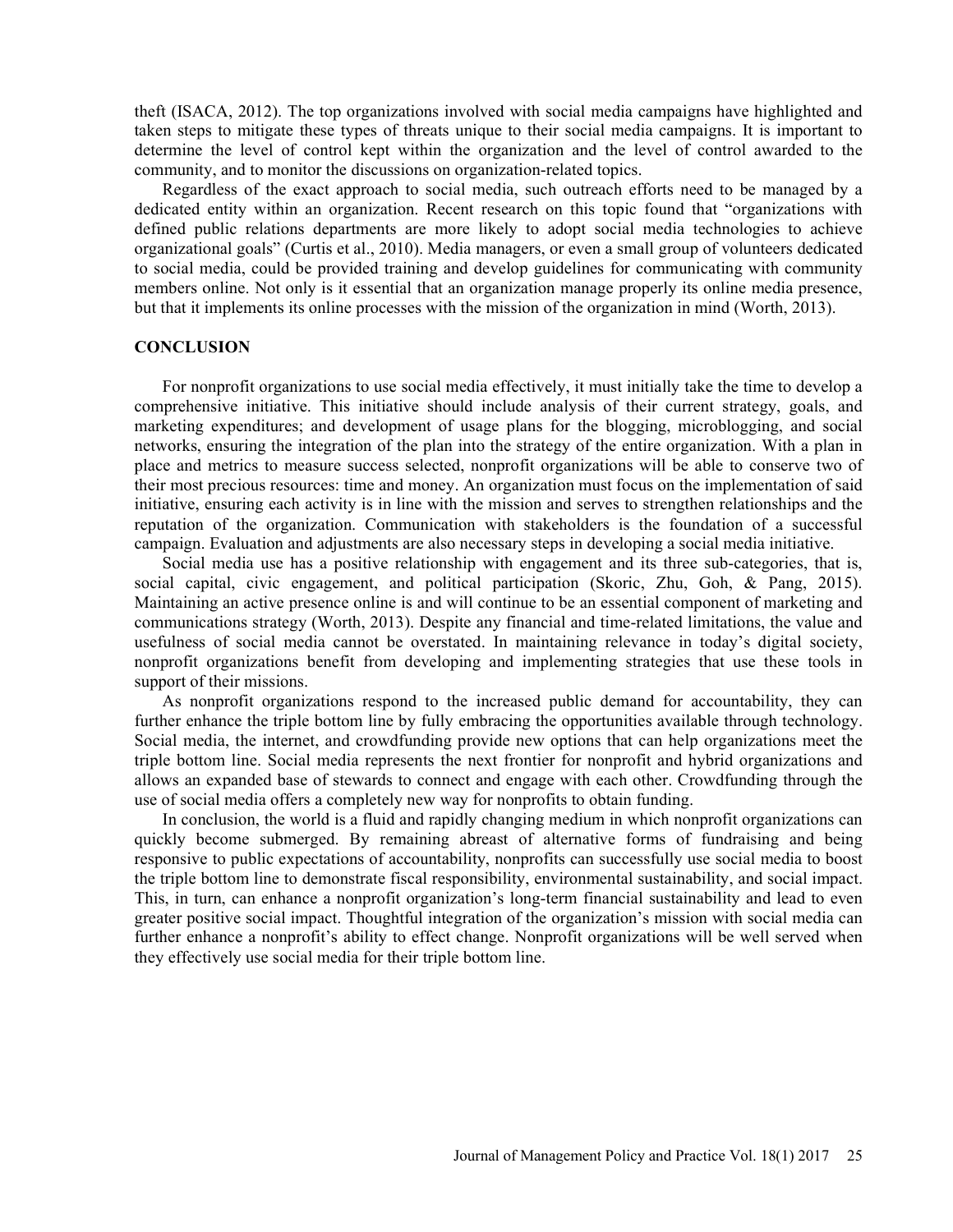# **REFERENCES**

- Bishop, M., & Green, M. (2008). Philanthrocapitalism: How the Rich Can Save the World. New York: Bloomsbury Publishing.
- Curtis, L., Edwards, C., Fraser, K. L., Gudelsky, S., Holmquist, J., Thornton, K., & Sweetser, K. D.  $(2010)$ . Adoption of social media for public relations by nonprofit organizations. *Public Relations* Review, 36(1), 90–92. doi.org/10.1016/j.pubrev.2009.10.003
- Dessart, L., Veloutsou, C., & Morgan-Thomas, A. (2015). Consumer engagement in online brand communities: a social media perspective. Journal of Product & Brand Management, 24(1), 28– 42. doi.org/10.1108/JPBM-06-2014-0635
- Edosomwan, S., Prakasan, S. K., Kouame, D., Watson, J., & Seymour, T. (2011). The history of social media and its impact on business. Journal of Applied Management and Entrepreneurship, 16(3),  $79 - 91.$
- Elowitz, B., & Li, C. (2009). The world's most valuable brands. Who's most engaged? Ranking the Top 100 Global Brands. Washington DC: ENGAGEMENTdb FivePaths. (2004). Nonprofit Case Study: International Rivers. Retrieved June 22, 2016, from
- https://www.fivepaths.com/projects/nonprofit
- GivingTuesday. (2016). About GivingTuesday. Retrieved June 23, 2016, from http://www.givingtuesday.org/about/
- Gore, E. M., & DiGiammarino, B. (2014, May). Crowdfunding for Nonprofits. Answers to five common questions about launching a crowdfunding campaign. Stanford Social Innovation Review.<br>Retrieved from http://ssir.org/articles/entry/crowdfunding\_for\_nonprofits
- Guo, C., & Saxton, G. D. (2014). Tweeting Social Change: How Social Media Are Changing Nonprofit Advocacy. Nonprofit and Voluntary Sector Quarterly, 43(1), 57–79. doi.org/10.1177/0899764012471585
- Held, T. (2014, December). Giving Tuesday Shows Strong Growth in Both Donations and Volunteerism. The Chronicle of Philanthropy. Retrieved from https://philanthropy.com/article/Giving-Tuesday-Shows-Strong/152149
- Hoffman, D. D. L. D. L., & Fodor, M. (2010). Can You Measure the ROI of Your Social Media Marketing? MIT Sloan Management Review, 52(1), 41-49.
- ISACA. (2012). Social Media Risk and Mitigation Guidance. Rolling Meadows, IL.
- Lazarevski, K., Irvine, H., & Dolnicar, S. (2008). The Effect of Funding Changes on Public Sector Nonprofit Organizations: The Case of Bushcare NSW. Journal of Nonprofit & Public Sector Marketing, 20(2), 213-227. doi.org/10.1080/10495140802224852
- Lee, K. (2015). Social Media for Non-Profits: High-Impact Tips and the Best Free Tools. Retrieved January 11, 2016, from https://blog.bufferapp.com/social-media-non-profits
- Lim, J. S., Hwang, Y., Kim, S., & Biocca, F. A. (2015). How social media engagement leads to sports channel loyalty: Mediating roles of social presence and channel commitment. Computers in Human Behavior, 46, 158-167. doi.org/10.1016/j.chb.2015.01.013
- Lovejoy, K., & Saxton, G. D. (2012). Information, Community, and Action: How Nonprofit Organizations Use Social Media. Journal of Computer-Mediated Communication, 17(3), 337 353. doi.org/10.1111/j.1083-6101.2012.01576.x
- Munk, C. (2014). Ice Bucket Donations Continue to Rise: \$94.3 Million Since July 29. Retrieved June 22, 2016, from http://www.alsa.org/news/media/press-releases/ice-bucket-challenge-082714.html
- Orlikowski, W. J. (2000). Using Technology and Constituting Structures: A Practice Lens for Studying Technology in Organizations. Organization Science, 11(4), 404–428. doi.org/10.1287/orsc.11.4.404.14600
- Readings, L. (2015). 5 Nonprofits With Successful Content Marketing Campaigns. Retrieved January 11, 2016, from http://blog.capterra.com/nonprofits-successful-content-marketing-campaigns/
- Safko, L. (2012). The Social Media Bible: Tactics, Tools, and Strategies for Business Success (3rd ed.). Hoboken, NJ: John Wiley & Sons, Inc.